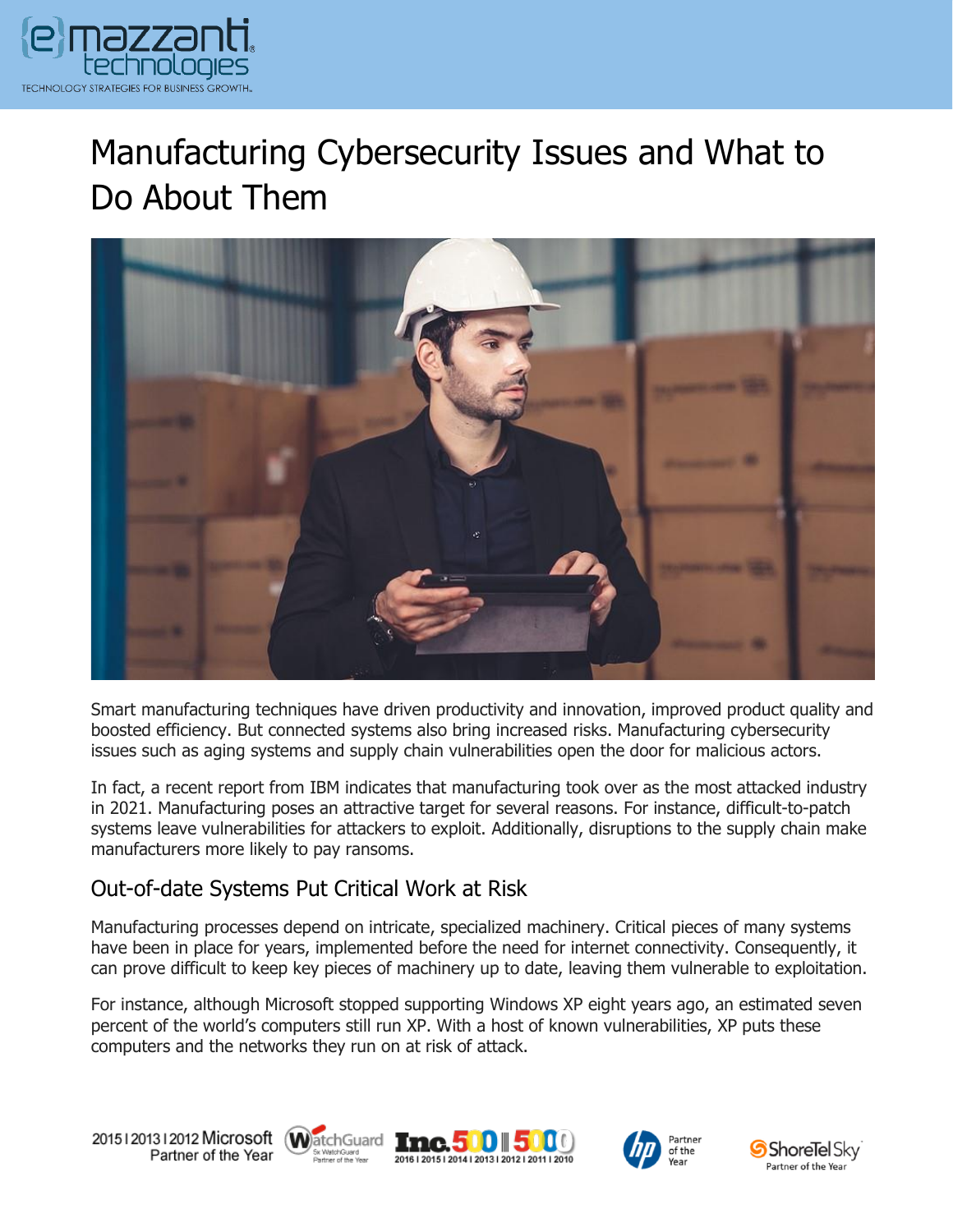Still, updating old systems can be a complex process, often creating a ripple effect, so some organizations continue to delay. Unfortunately, according to IBM, unpatched software accounted for nearly half of attacks on manufacturing in 2021.



## Supply Chains Create Possible Back Doors

[Supply chains](https://www.emazzanti.net/supply-chain-disruptions/) have been causing headaches in recent years for several reasons. In terms of cybersecurity, an interconnected supply chain gives attackers multiple points of possible entry into the corporate network.

For example, even though the main target may implement good cybersecurity controls, weaker organizations in the supply chain can prove easier to breach. And when vendors perform maintenance to manufacturing systems via remote access, the process opens additional entry points. Hackers exploit this access to install malware and conduct espionage.

Additionally, hackers take advantage of the trust that organizations have for companies in their supply chain. With stolen credentials from a vendor, they can impersonate a trusted source and launch a successful [spear-phishing campaign.](https://www.emazzanti.net/spear-phishing-attacks/)

## Solutions to Address Manufacturing Cybersecurity Issues

With so much at stake, manufacturing companies need to take a closer look at their cybersecurity programs. Start with a few critical cybersecurity best practices, such as the following:

• **Keep systems up to date** – Implement a patch management system, beginning. with a thorough inventory of existing systems. Wherever possible, apply security patches without delay. When a device does not allow for updates, isolate it from the main network to reduce risk of infection.

20151201312012 Microsoft WatchGuard **Inc. 500 500** Partner of the Year